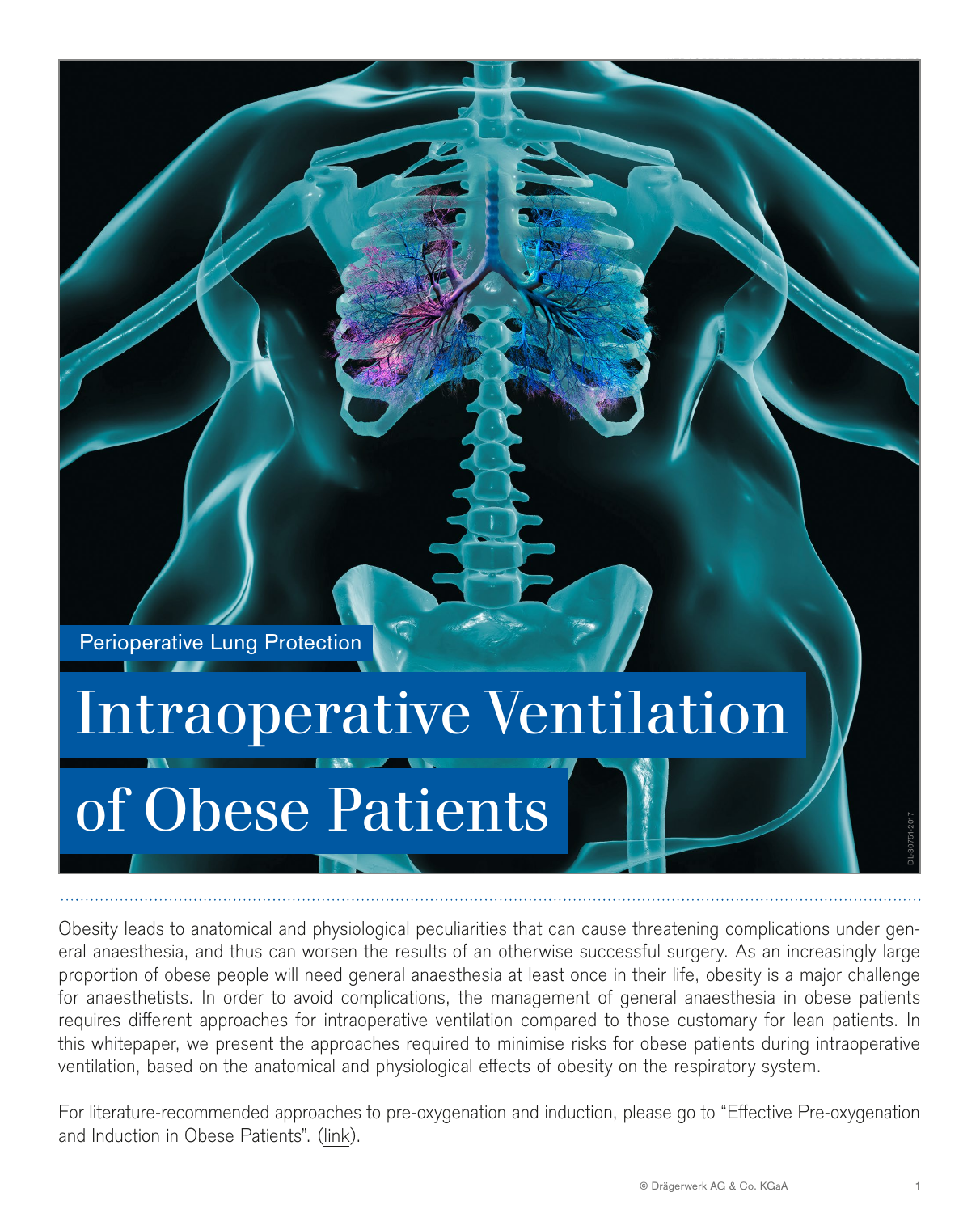According to the World Health Organization (WHO), in 2016, more than 1.9 billion adults were overweight, and of these, over 650 million were obese. In the same year, 41 million children under 5 years of age, and over 340 million 5- to 19-year-olds were overweight or obese. A recent report shows a prevalence of obesity of 32 % in males and 34 % in females in the US, while in the UK, 25 % of males and females are obese. In Germany, 21 % of the entire population is obese, and 37 % present as overweight, with numbers continuing to increase.



# **I. How the anatomy and physiology of obesity affects intraoperative ventilation.**

The additional fat present in cases of obesity increases the thoracic and intra-abdominal pressure. The latter hinders diaphragm excursions, and leads to stiffening of the thoracic wall, a decrease in lung volume due to compression atelectasis, and a decrease in both chest wall and lung compliance. Furthermore, compression of the small airways increases resistance and promotes airway closure during expiration.2, 3, 4, 5, 6 The resulting diaphragmatic elevation, which ultimately is a consequence of the compression and eventual collapse of lung tissue caused by pressure transmission from the abdomen on pleura and lungs,<sup>7,8</sup> increases further in a supine position and even more in the Trendelenburg position.<sup>7,9</sup> Compression atelectasis occurs when the local pleural pressure is higher than the airway pressure in the alveoli.The high abdominal pressure may also increase the pressure on the lower vena cava

and thus shift blood from the abdomen to the thorax, which further increases pressure on the alveoli.<sup>10, 11, 12</sup>

Overall, atelectasis can be detected during general anaesthesia in up to 90 % of all patients.<sup>13</sup> Even if the patient is only moderately overweight,<sup>14</sup> the above-mentioned circumstances can reduce functional residual capacity (FRC) and, during mechanical ventilation<sup>15</sup>, reduce end-expiratory lung volume (EELV). This may result in very low respiratory reserves, making it more challenging to manage the airway and apply lung-protective ventilation strategies in terms of low volumes and pressures. In turn, this can have consequences for the postoperative phase, such as persistence of atelectasis. In morbidly obese patients, the FRC can reduce by as much as 50 % after induction of general anaesthesia.<sup>10, 11, 12, 16</sup>

For a detailed summary of the pathophysiological changes in obese patients, and literature-recommended approaches to preoxygenation and induction, please read [Effective Pre-oxygenation](https://www.draeger.com/Library/Content/obese-patients-lt-9101955-en_170530.pdf) [and Induction in Obese Patients](https://www.draeger.com/Library/Content/obese-patients-lt-9101955-en_170530.pdf).



# **II. Additional factors that can influence intraoperative ventilation and the postoperative phase in obese patients.**

In addition to the above-mentioned complication, the following circumstances should be kept in mind, which might have a direct effect on intraoperative ventilation of obese patients due to the extra amount of fatty tissue on the thorax wall and inside and outside the abdomen.

#### **Supine position in the OR**

D-180-2017

While obese patients already have around 20 % less lung volume than expected before induction of anaesthesia,<sup>13</sup> in a supine position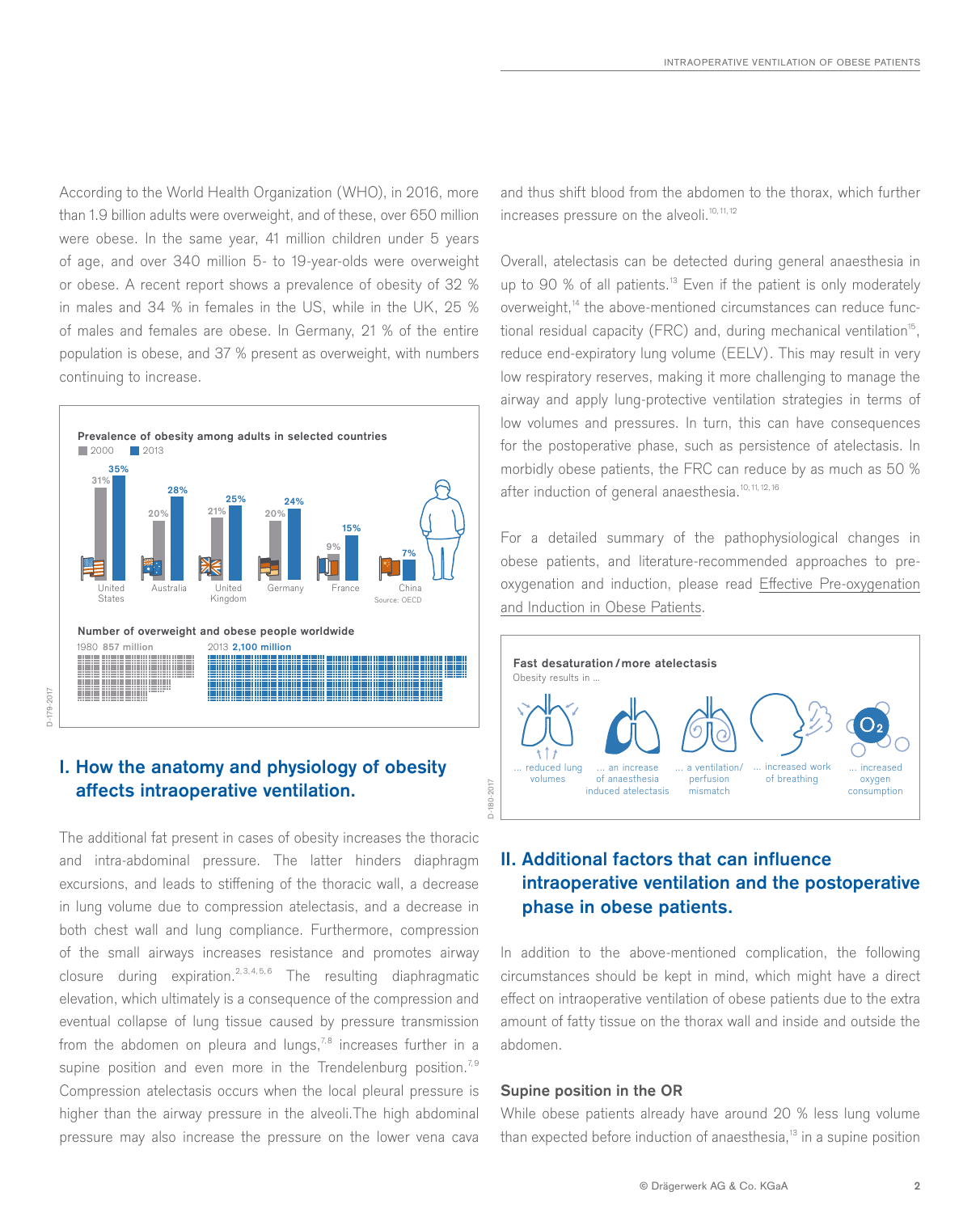their lung volume is further reduced by about 50  $\%$ .<sup>17</sup> The trans diaphragmatic pressure fluctuations also in-crease significantly, leading to lung tissue strain and increased work of breathing in the spontaneously breathing patient, e. g., during induction or in the post-op phase.<sup>9</sup> In a study, 7 out of 8 patients showed flow restriction due to collapse of the small airways in a supine position, compared to 2 out of 8 patients in upright position. Steier et al.<sup>9</sup> measured in their study an aver-age intrinsic PEEP (PEEPi) of  $5.3 \text{ cm H}_2\text{O}$  in obese patients in a supine position. Pankow et al.<sup>10</sup> were in agreement with this finding and showed that the PEEPi in obese patients increased from 1.4 cm  $H_2O$  to 4.1 cm  $H_2O$  when changing from an upright to a supine position. On average PEEPi, increases by 0.2 cm  $H_2O$  per unit of BMI,<sup>10</sup> when supine. "Even without anaesthesia, obese patients in a supine position can have significant ventilation restrictions," warns Prof. Dr. med. Hermann Wrigge from the Department of Anaesthesiology and Intensive Care at the University of Leipzig. He continues, "Patients should therefore remain upright as long as possible, and at least when on PACU or ICU and medically feasible, and if surgery allows, all patients with  $BMI > 40$  kg/m<sup>2</sup> should be ventilated in an elevated upper body position". Another way of relieving the pressure on the diaphragm and optimising intraoperative ventilation is to maintain reverse Trendelenburg positioning from the induction of anaesthesia until immediately after extubation<sup>18</sup>.

#### **Increased work of breathing**

Obesity is associated with increased work of breathing, mainly as a result of increased airway resistance and decreased respiratory system compliance.<sup>10,19,20,21</sup> This limits the expiratory flow, and leads to air entrapment due to early closing of airways and subsequent generation of intrinsic positive end-expiratory pressure (PEEPi)<sup>11</sup>, and ventilation perfusion mismatch due to atelectasis. "This does not play a major role during controlled ventilation in a general anaesthesia because the ventilator does the work," Prof. Wrigge says. "The problem of increased respiratory work becomes relevant in the post-operative phase on PACU and ICU. If the extubated patient is missing half of the lung volume postoperatively due to atelectasis and has a high in-trinsic PEEP, this means increased work of breathing."

#### **Obstructive sleep apnoea (OSA)**

OSA is associated with a higher incidence of postoperative acute respiratory failure, cardiac events, and intensive care unit (ICU) stays. Studies estimate the prevalence of OSA to be between 2 and 24 % of the population,<sup>22,23,24</sup> with half of all patients with a  $BMI > 40$  kg/m<sup>2</sup> suffering from OSA.<sup>25</sup> Because of endotracheal intubation, OSA does not directly influence intraoperative ventilation.26 Even on the post anaesthesia care unit (PACU) or the intensive care unit (ICU), usually no characteristic apnoea occurs. This may be caused by an opioid-induced change in sleep pattern resulting in a decreased incidence of obstructive episodes. However, central apnoea episodes may increase under the influence of opioids. "OSA influences spontaneous breathing after waking up from general anaesthesia, mainly due to the effect of the opiates given during surgery. Apnoea occurs more frequently under the influence of opiates, thus anaesthetists should work opiatepreventative or with short acting opiates and be economical with opiates to mitigate the risk of respiratory problems," Prof. Wrigge warns. "Since CPAP reduces the frequency of apnoea, treatment with CPAP should start right after extubation and continue in the PACU and, at best, even in the regular ward."

In this context, it should be remembered that OSA episodes mainly happen during the rapid eye movement (REM) phases of sleep. Opioids may reduce REM and slow wave sleep, thus resulting in a decreased incidence of obstructive episodes in this phase.<sup>26</sup> "Obese patients often show a pathological sleep pattern without REM phases after waking up from general anaesthesia in the PACU or ICU," Prof. Wrigge explains. "Thus, OSA might not be observed in the PACU or on the ICU, and it might be incorrectly assumed that there is no OSA problem." However, obstructive events may recur with increased frequency and severity during an intense REM sleep rebound after the third postoperative night in the regular ward.<sup>26</sup> "This is frequently not taken into account when the patient is no longer under the direct control of the anaesthetist, e.g., on a regular ward. Ideally, CPAP therapy should therefore be continued after extubation not only because of the danger of increased postoperative atelectasis, but also because OSA returns when the REM phases begin again. This could also be a future domain for telemetric monitoring."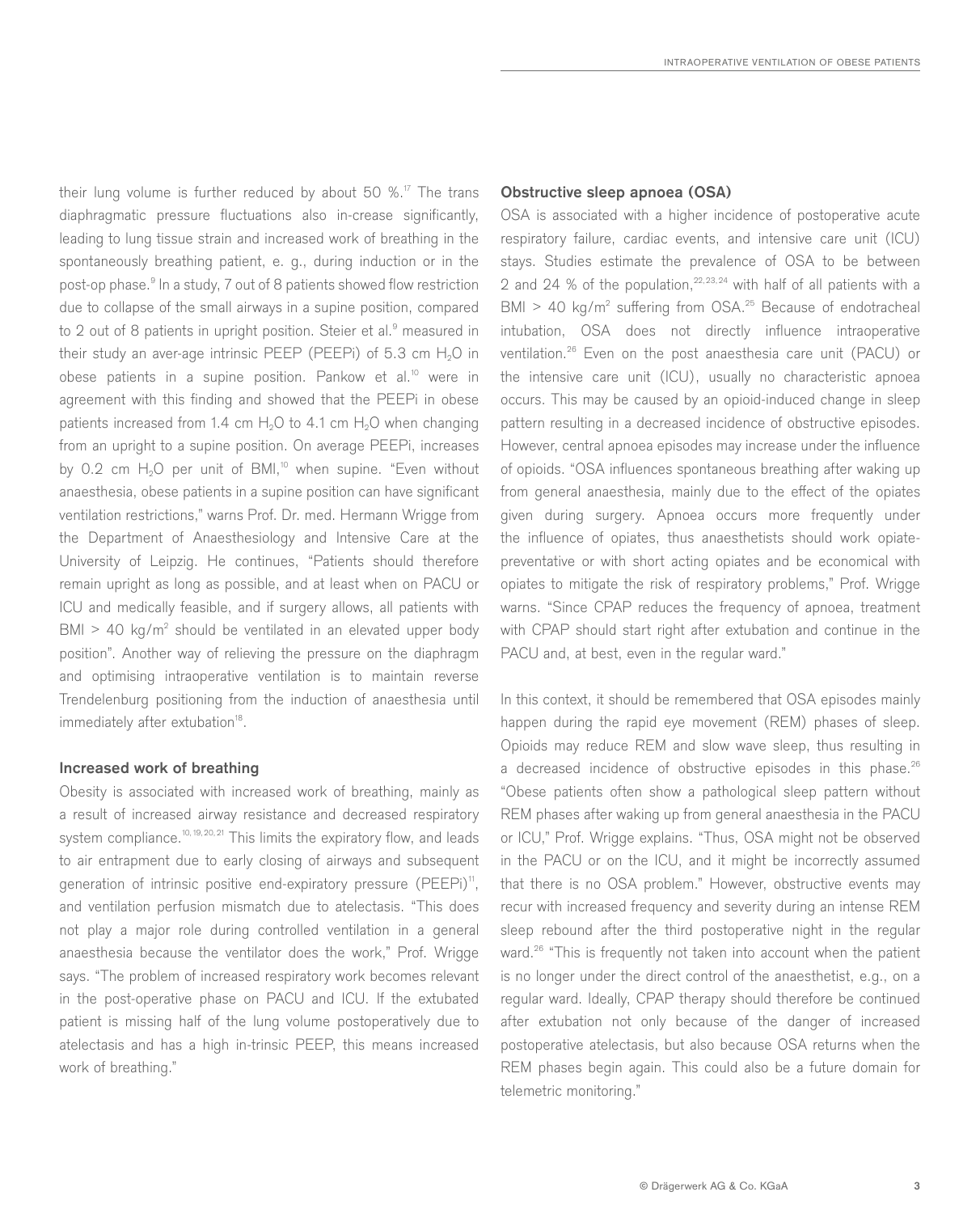#### **Remember?**

Intrinsic PEEP (PEEPi) is caused by as air trapping. PEEPi occurs when the expiratory time is shorter than the time needed to fully deflate the lungs, preventing the lung and chest wall from reaching an elastic equilibrium point. Steier et al. found that the single independent predictor for the development of PEEPi is BMI. On average, in their study, PEEPi increased by 0.2 cm  $H_2O$  per unit of BMI when supine.<sup>10</sup>

## **Acute respiratory distress syndrome (ARDS) in obese patients**

ARDS can be the result of postoperative pulmonary complications, which occur, if at all, a few days after surgery. "Although ARDS is an extremely rare complication in general, obese patients may be at increased risk due to their more pronounced atelectasis, poor breathing mechanics and often concomitant metabolic diseases," Prof. Wrigge explains. As recent studies and meta-analyses $27,28$  suggest, even widespread non-protective intraoperative ventilatory practices can induce ARDS. Therefore, lung-protective ventilation regimens should be deployed in order to minimise the risk.

All patients with ARDS should be ventilated according to lung-protective principles. "This means a small  $V<sub>T</sub>$  of  $6 - 8$  ml, a driving pressure of less than  $13 - 15$  cm H<sub>2</sub>O, and an adequate PEEP between  $10 - 26$  cm  $H<sub>2</sub>O$ ," advises Prof. Wrigge. "But it should be kept in mind that a higher respiratory pressure increases the intrathoracic pressure and thus requires higher fluid demand or vasopressors to keep up the filling volume in the heart and maintain adequate perfusion pressure," explains Prof. Wrigge.

# **III. How adaptations in the approach to intraoperative ventilation can avoid**  complications<sup>29</sup>

Morbidly obese patients present with specific physiological and mechanical properties of the lung as mentioned above. These properties can affect the entire process of general anaesthesia,

#### **Which obesity level corresponds to which BMI?1**

| <b>BMI</b>    | <b>Nutritional status</b> |
|---------------|---------------------------|
| Below 18.5    | Underweight               |
| $18.5 - 24.9$ | Normal weight             |
| $25.0 - 29.9$ | Pre-obesity               |
| $30.0 - 34.9$ | Obesity class I           |
| $35.0 - 39.9$ | Obesity class II          |
| Ahove 40      | Obesity class III         |

and may cause severe postoperative pulmonary complications. Thus, the known risks of general anaesthesia increase dramatically. "Almost all these complications can be deduced from a reduced lung volume," Prof. Wrigge explains. However, intraoperative lungprotective ventilation is associated with a reduced risk of these complications.30 It consists mainly of the following adaptations:

#### Tidal Volume (V<sub>T</sub>) and Driving Pressure (DP).

" $V<sub>T</sub>$  should be limited to 6 – 8 ml/kg predicted body weight (PBW), not actual body weight, as lungs do not grow with body fat. This  $V<sub>T</sub>$ can usually be achieved by driving pressures below 13 cm  $H_2O$  in obese patients with healthy lungs. That applies especially to morbidly obese patients," says Prof. Wrigge. With regard to calculating the correct  $V_T$ , due to false estimation of ideal body weight (IBW), small overweight women are most at risk of being ventilated with too high a  $V_T$ . "For a lung-protective intraoperative ventilation with low  $V_T$  and DP of 13 cm H<sub>2</sub>O maximum, good lung compliance and thus an open lung is essential," Prof. Wrigge explains. "Lungs with atelectasis tend to be stiff because a lower lung volume has to take the  $V_T$ , which means that lung compliance is significantly lower. In order to be able to apply the above lung protective pressures during intraoperative ventilation, the atelectasis may need to be dissolved with a recruitment manoeuvre, so the lung compliance increases or even normalizes."

In this context, gas dosing with a focus on  $O<sub>2</sub>$  to avoid additional resorption atelectasis is controversial. "It is known that 80 % oxygen prevents resorption atelectasis. However, if a patient is pre-oxygenated with 80 % oxygen and ventilation problems occur along the process, the time to correct the problem is shorter if there is less oxygen in the alveoli," Prof. Wrigge explains. Thus, a lower  $F_1O_2$  during induction of anaesthesia is not recommended.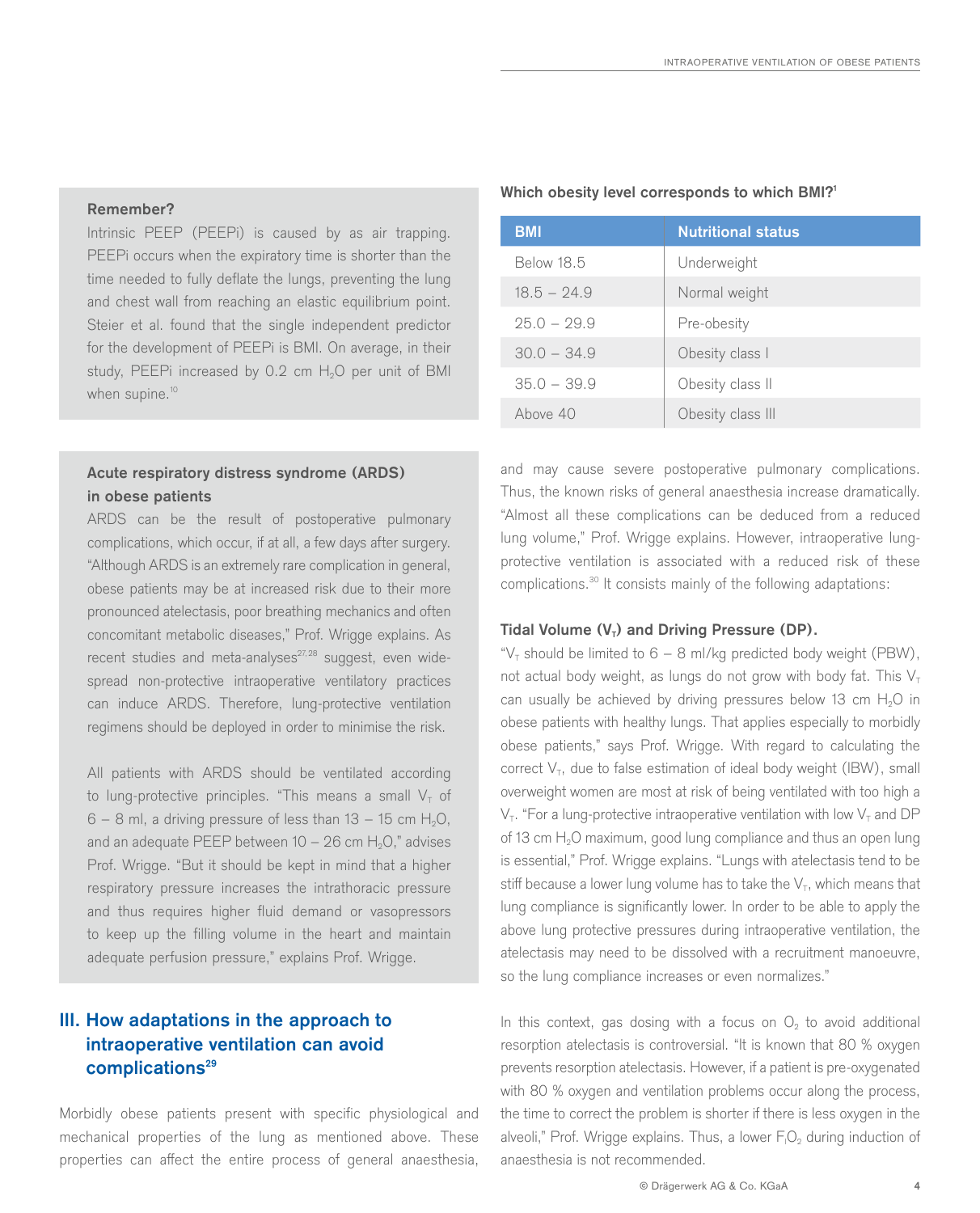#### **Recruitment manoeuvre (RM).31**

If high DP is needed to achieve adequate tidal volume in obese patients, it indicates poor compliance of the lungs, which is usually due to atelectasis. RM with subsequent setting of adequate PEEP would be necessary to improve compliance. Perioperative lung protective ventilation consists of low  $V<sub>T</sub>$ , low driving pressures and also an initial RM.<sup>32</sup> In obese patients, this combination can reduce the risk of postoperative pulmonary complications.<sup>33</sup> An RM means that the lung is ventilated with intermittent higher plateau pressure. When properly performed, an RM can increase FRC by opening the atelectatic lung areas and thus prevent hypoxemia, improve oxygen saturation and airway compliance, as well as reduce respiratory work. "It is important to know that the recruitment of basal lung regions which are strongly affected by atelectasis can be difficult due to the much higher pressure required for this under mechanical ventilation," warns Prof. Wrigge. "Excessive recruitment pressure, i.e. more than 60 cm  $H_2O$ , can lead to complications that are fatal in the end, especially in patients with ARDS. Obesity requires pressures of  $50 - 55$  cm H<sub>2</sub>O for RM. However, this is basically harmless for lung healthy people, if hemodynamic consequences are treated with vasopressors."

#### **Stepwise Recruitment manoeuvre.**

Various approaches to the recruitment of atelectatic lung areas exist. Performing an RM with the manual ventilation bag is widespread, although high pressure peaks can lead to severe hemodynamic and pulmonary side effects. "Recruitment with the bag means that uncontrolled high pressures are applied because the pressure exerted with the bag cannot be controlled easily; when switching over to mechanical ventilation, PEEP may also be briefly lost," explains Prof. Wrigge. "The ventilator, on the other hand, offers full pressure control and no PEEP drop. Thus, the bag method is not recommended any longer."

A stepwise RM is a ventilator-controlled procedure that may cause less hemodynamic, inflammatory, and barotraumatic complications.34, 35, 36, 37, 38 To recruit the lung, and thus determine the optimal PEEP, the pressure is stepwise increased under control of the ventilation parameters and hemodynamics. The delta between inspiratory pressure and PEEP (driving pressure) is kept constant,<sup>13</sup> whereby the maximum pressure must be at least equal to the

alveolar opening pressure. "If the PEEP is sufficiently high after the recruitment manoeuvre, you only have to recruit once," Prof. Wrigge explains.

The stepwise manoeuvre can be individually adapted to the patient, if changes in compliance and hemodynamics are ob-served in the RM process. The manoeuvre can be discontinued when the oxygen saturation is sufficient, or if hemodynamics collapse. Finally, the optimum PEEP is read off at the decremental branch of the stepwise manoeuvre and can be set accord-ingly. A second recruitment is then carried out followed by the previously set PEEP. The main advantage of the stepwise RM is that it consists of an incremental and a decremental part. "In the incremental part, the opening pressure of the atelectasis is gently overcome by gradually increasing the pressure level," explains Prof. Wrigge. "The body better adapts to the increasing pressure, which reduces the side effects of high ventilation pressures and prevents severe hemodynamic side effects. The decremental part of the manoeuvre is then used to measure the PEEP, which is then able to maintain the recruited status.<sup>39</sup> In this regard, studies document a lower release of inflammatory mediators with in-creased compliance and oxygenation.<sup>40</sup> In addition, new studies confirm the better toleration of a stepwise recruitment, with fewer alveolar lesions and less endothelial cell damage.<sup>41</sup>

A disadvantage of the stepwise RM is its longer duration and the number of operating steps. Australian anaesthetist Dr. Chris Thompson presented a very pragmatic recruitment process at the 2015 annual meeting of the Australian and New Zealand College of Anaesthetists (ANZCA). Essentially, the process consists of determining the patient-specific PEEP by comparing the  $V<sub>T</sub>/PEEP$  curve in the incremental versus decremental phase of the stepwise recruitment manoeuvre, and determining the PEEP for the individual patient in the decrement phase where the compliance is best. [\(link to video\)](https://www.youtube.com/watch?v=sU7sgTH2seA).

For a detailed summary of recruitment manoeuvres see ([link\)](https://www.draeger.com/en_uk/Hospital/Insights-to-Solutions/Protective-Ventilation/Lung-Recruitment).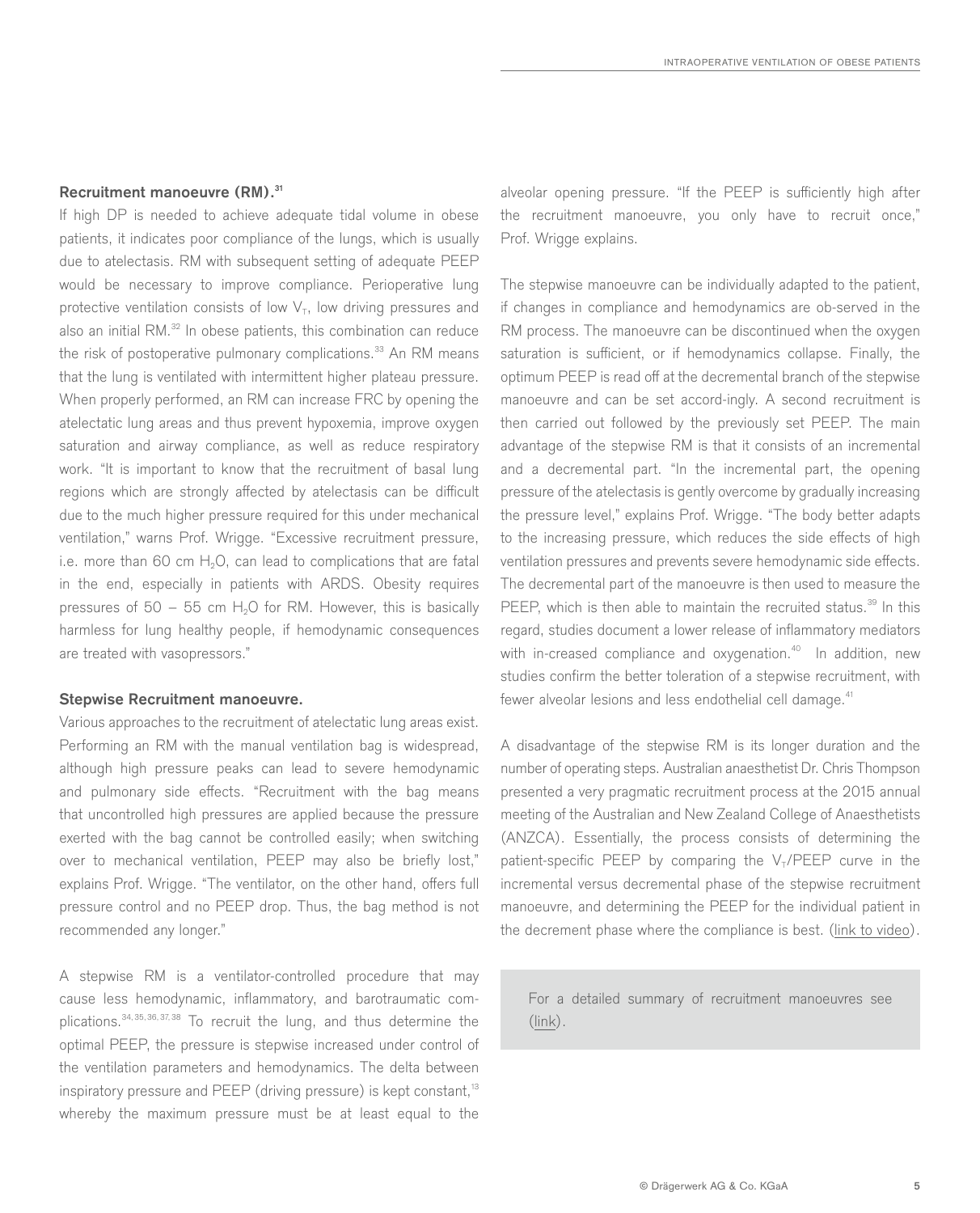### **Adequate individual PEEP post-RM.10, 42, 43**

Ideally, an RM should be followed by the adequate patientspecific PEEP determined by the stepwise M to prevent new atelectasis.<sup>44,45,46,47,48,49</sup> Some studies<sup>50</sup> suggest low  $V<sub>T</sub>$  ventilation with a PEEP of  $6 - 8$  cm H<sub>2</sub>O for this purpose. Other studies show that a PEEP of 10 – 18 cm  $H_2O$  is more effective in improving oxygenation and reducing atelectasis than a PEEP of  $5 \text{ cm H}_2\text{O}$ or a pure RM without PEEP.<sup>12, 17, 51</sup> Pelosi et al. showed that the application of a PEEP of 10 cm  $H<sub>2</sub>O$  in morbidly obese patients led to improved oxygenation. "These results do not mean that the lung remains open with a PEEP of e. g.  $6, 8, 10$  or  $18 \text{ cm H}_2\text{O}$ ," explains Prof. Wrigge. "But clearly a PEEP, which keeps the lungs open after RM is crucial, because the small airways and alveoli collapse and atelectasis reoccur when PEEP is too low. According to recent studies, the PEEP should therefore be in the range of 10 – 26 cm H<sub>2</sub>O, ideally as a result of a patient-specific stepwise RM."

Although there is evidently no consensus on PEEP parameters in obese patients, there are indeed indications that a significantly higher PEEP is required post-RM to prevent repeated atelectasis.<sup>34</sup> It seems obvious that this is useful for reducing complications, but scientific evidence has yet to be provided. "The high PEEP levels required to keep an obese patient's lungs open can result in severe hemodynamic side effects with increased catecholamine and fluid requirements," Prof. Wrigge explains. "But it is still unclear whether an 'open lung' justifies these side effects. A study with about 2,000 obese patients investigating the effect of PEEP 4 versus 12 is underway."52

### **IV. Executive summary.**

Obese patients present with specific lung physiology and mechanical characteristics, and have an increased risk of postoperative pulmonary complications. Intraoperatively, lung-protective ventilation with a low  $V<sub>T</sub>$ , and RMs with much higher PEEP levels than currently used are recommended. In this context, a stepwise RM has been shown to be advantageous for obese patients, provided that an individualised patient-specific PEEP is set.

#### **IMPRINT**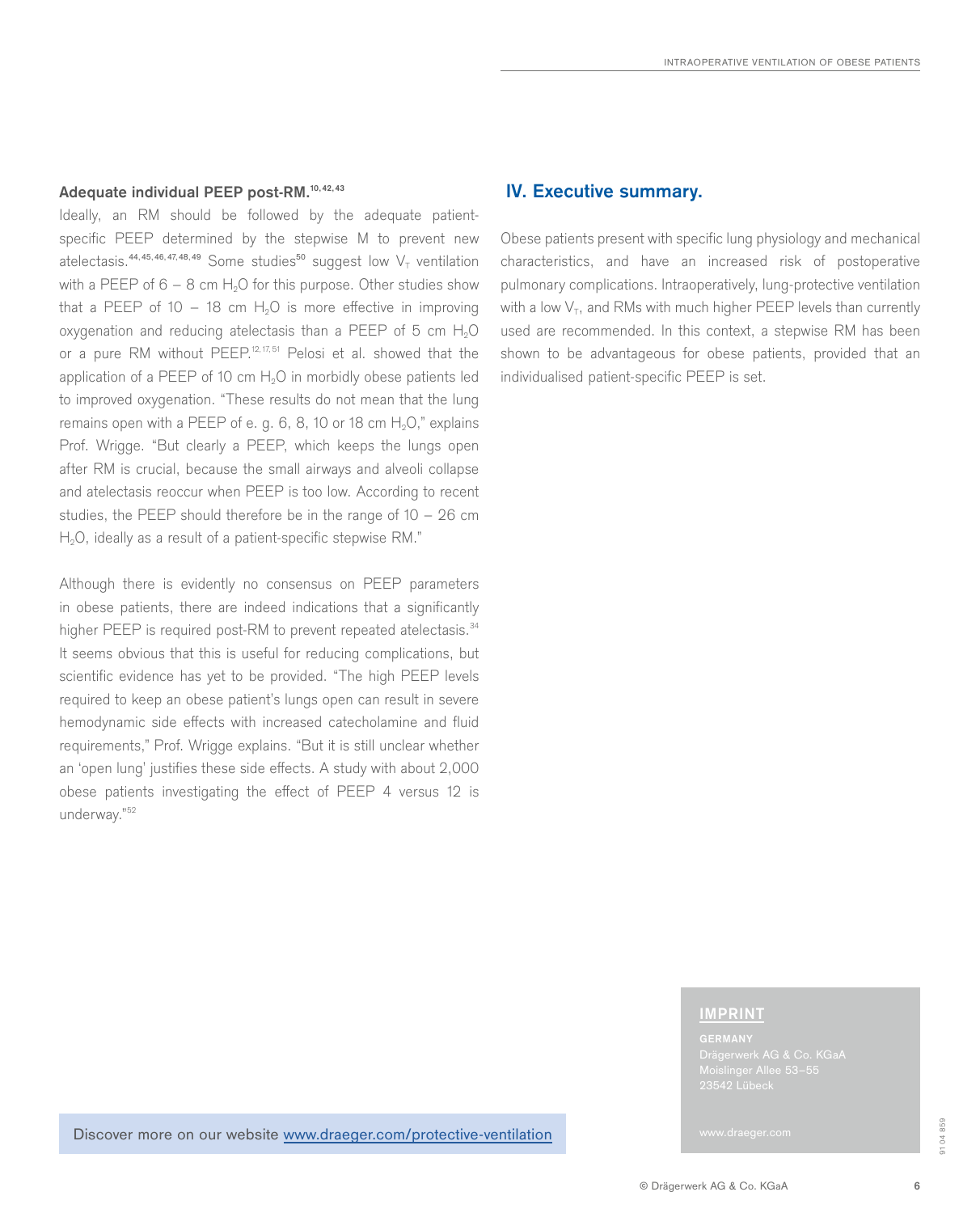#### REFERENCE:

| 1  | World Health Organization, Regional Office Europe, http://www.euro.who.int/en/health-topics/disease-prevention/nutrition/a-healthy-lifestyle/body-mass-index-bmi;<br>retrieved on 3 November 2017                                                                                                            |
|----|--------------------------------------------------------------------------------------------------------------------------------------------------------------------------------------------------------------------------------------------------------------------------------------------------------------|
| 2  | Rossaint R., Werner Ch.: Die Anästhesiologie: Allgemeine und spezielle Anästhesiologie, Schmerztherapie und Intensivmedizin, 3. Auflage, Springer Verlag                                                                                                                                                     |
| 3  | Salome CM, Munoz PA, Berend N, et al. Effect of obesity on breathlessness and airway responsiveness to methacholine in non-asthmatic subjects.<br>Int J Obes (Lond) 2008;32:502-9.                                                                                                                           |
| 4  | Eriksen J, Andersen J, Rasmussen JP, et al. Effects of ventilation with large tidal volumes or positive endexpiratory pressure on cardiorespiratory function in anesthetized<br>obese patients. Acta Anaesthesiol Scand 1978;22:241-8.                                                                       |
| 5  | Hackney JD, Crane mg, Collier CC, et al. Syndrome of extreme obesity and hypoventilation: studies of etiology. Ann Intern Med 1959;51:541-52                                                                                                                                                                 |
| 6  | Pelosi P, Croci M, Ravagnan I, et al. The effects of body mass on lung volumes, respiratory mechanics, and gas exchange during general anesthesia.<br>Anesth Analg 1998;87:654-60.                                                                                                                           |
| 7  | Hodgson LE, Murphy PB, Hart N. Respiratory management of the obese patient undergoing surgery. J Thorac Dis. 2015 May;7(5):943-52.                                                                                                                                                                           |
| 8  | Ferretti A, Giampiccolo P, Cavalli A, et al. Expiratory flow limitation and orthopnea in massively obese subjects. Chest 2001;119:1401-8.                                                                                                                                                                    |
| 9  | Steier J, Jolley CJ, Seymour J, et al. Neural respiratory drive in obesity. Thorax. 2009 Aug;64(8):719-25.                                                                                                                                                                                                   |
| 10 | Pankow W, Podszus T, Gutheil T, et al. Expiratory flow limitation and intrinsic positive end-expiratory pressure in obesity. J Appl Physiol (1985) 1998;85:1236-43.                                                                                                                                          |
| 11 | Smetana GW. Preoperative pulmonary evaluation. N Engl J Med 1999;340:937-44.                                                                                                                                                                                                                                 |
|    | 12 Reinius H, Jonsson L, Gustafsson S, et al. Prevention of atelectasis in morbidly obese patients during general anesthesia and paralysis: a computerized tomography study.<br>Anesthesiology 2009;111:979-87.                                                                                              |
|    | 13 Eichenberger A, Proietti S, Wicky S, et al. Morbid obesity and postoperative pulmonary atelectasis: an underestimated problem. Anesth Analg. 2002 Dec;95(6):1788-92.                                                                                                                                      |
| 14 | Salome CM.: Physiology of obesity and effects on lung function; Physiology of obesity and effects on lung function; J Appl Physiol 108: 206-211, 2010.                                                                                                                                                       |
|    | 15 Rubinstein I, Zamel N, DuBarry L, et al. Airflow limitation in morbidly obese, nonsmoking men. Ann Intern Med 1990;112:828-32.                                                                                                                                                                            |
| 16 | Tanoubi I, Drolet P, Donati F. Optimizing preoxygenation in adults. Can J Anaesth. 2009 Jun;56(6):449-66.                                                                                                                                                                                                    |
|    | 17 Nestler, C., Wrigge H. et al.: Individualized positive end expiratory pressure in obese patients during general anesthesia: a randiomized controlled clinical trial using<br>electrical impedance tomography; Br J Anaesth. 2017 Oct 16. doi: 10.1093/bja/aex192. [Epub ahead of print]                   |
|    | 18 Schumann, R.: Pulmonary Physiology of the Morbidly Obese and the Effects of Anesthesia. International Anesthesiology Clinics. 51 (3): 41-51,<br>summer 2013 DOI: 10.1097/AIA. 0b013e3182981252.                                                                                                           |
| 19 | Sharp JT, Henry JP, Sweany SK, et al. The total work of breathing in normal and obese men. J Clin Invest 1964;43:728-39.                                                                                                                                                                                     |
| 20 | Zerah F, Harf A, Perlemuter L, et al. Effects of obesity on respiratory resistance. Chest 1993;103:1470-6.                                                                                                                                                                                                   |
| 21 | Kress JP, Pohlman AS, Alverdy J, et al. The impact of morbid obesity on oxygen cost of breathing (VO(2RESP)) at rest. Am J Respir Crit Care Med 1999;160:883-6.                                                                                                                                              |
| 22 | Mandal S, Hart N. Respiratory complications of obesity. Clin Med 2012;12:75-8.                                                                                                                                                                                                                               |
| 23 | Young T, Palta M, Dempsey J, et al. The occurrence of sleep-disordered breathing among middle-aged adults. NEngl J Med 1993;328:1230-5.                                                                                                                                                                      |
| 24 | Young T, Peppard PE, Taheri S. Excess weight and sleepdisordered breathing. J Appl Physiol (1985) 2005;99:1592-9.                                                                                                                                                                                            |
|    | 25 Resta O, Foschino-Barbaro MP, Legari G, et al. Sleeprelated breathing disorders, loud snoring and excessive daytime sleepiness in obese subjects.<br>Int J Obes Relat Metab Disord 2001;25:669-75.                                                                                                        |
|    | 26 Lam KK et al.: Obstructive sleep apnea, pain, and opioids: is the riddle solved? Curr Opin Anaesthesiol. 2016 Feb; 29(1): 134-140. Published online 2015 Nov 28. doi:10.1097/<br>ACO.0000000000000265 PMCID: PMC4927322                                                                                   |
|    | 27 Serpa Neto A, Cardoso SO, Manetta JA, Pereira VG, Esposito DC, Pasqualucci Mde O, et al. Association between use of lung-protective ventilation with lower tidal<br>volumes and clinical outcomes among patients without acute respiratory distress syndrome: a meta-analysis. JAMA. 2012;308(16):1651-9. |
|    | 28 Hemmes SN, Serpa Neto A, Schultz MJ. Intraoperative ventilatory strategies to prevent postoperative pulmonary complications: a meta-analysis.<br>Curr Opin Anaesthesiol. 2013;26(2):126-33.                                                                                                               |

*29 Murphy C et al.: Airway management and oxygenation in obese patients; Can J Anesth/J Can Anesth (2013) 60:929–945.*